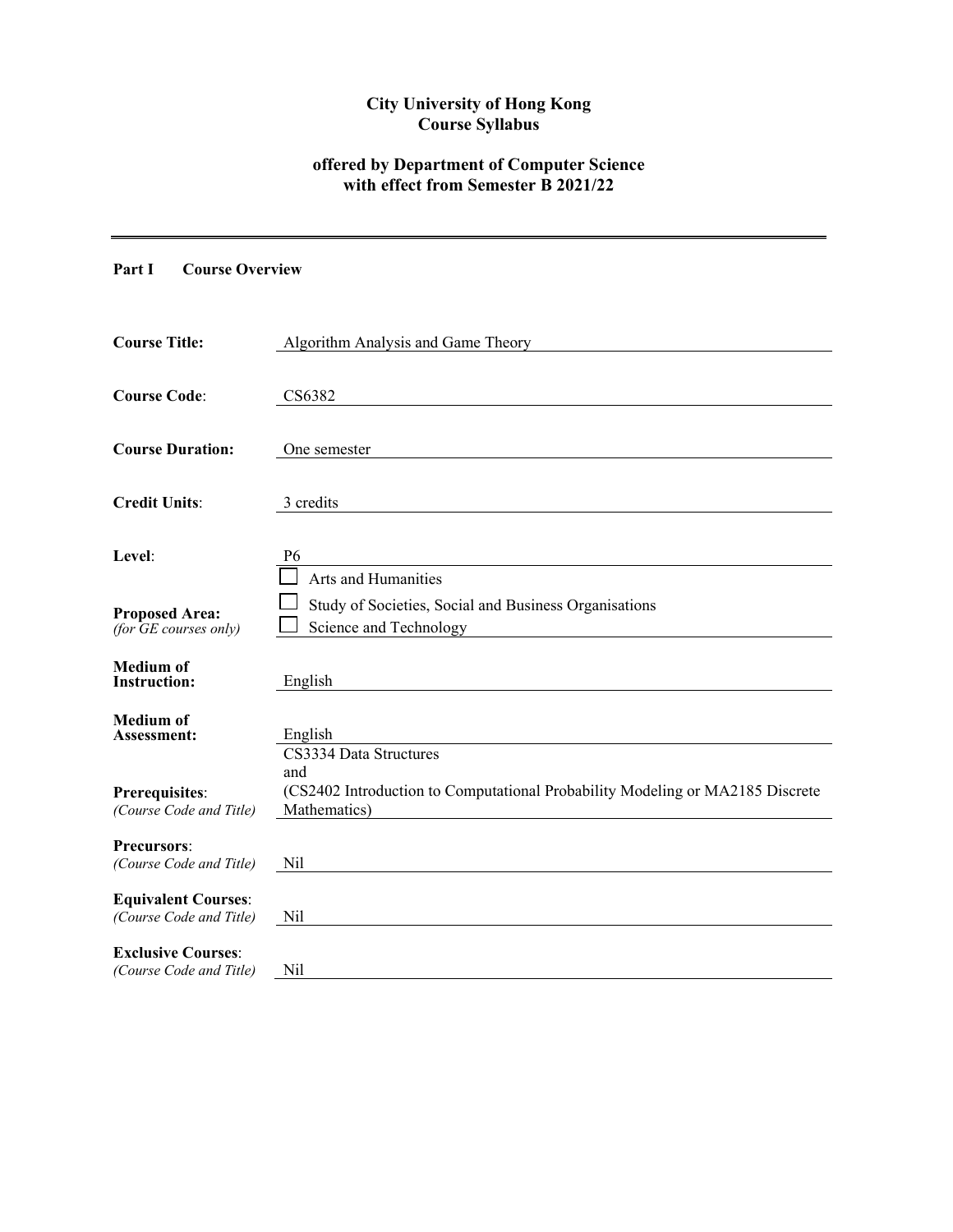## **Part II Course Details**

#### **1. Abstract**

*(A 150-word description about the course)* 

The goal of this course is to introduce students to the field of algorithm analysis and game theory. Different ways of algorithm analysis are coupled with algorithm design, showing provable bounds either in running time or performance. Game theory is a rich domain which interplays with many subjects including computer science. This course is intended to give a broad overview of game theory together with different ways of analysing algorithms, which could be used to explain interactive nature of real-world problems and provide provable performance for them. Computational aspects of game theory will also be covered. At the end of the course, students will have knowledge on how to apply game theory and algorithm analysis in the problems that may arise around them.

### **2. Course Intended Learning Outcomes (CILOs)**

*(CILOs state what the student is expected to be able to do at the end of the course according to a given standard of performance.)* 

| No. | CILOS <sup>#</sup>                                                                     | Weighting*  |              | Discovery-enriched |                |
|-----|----------------------------------------------------------------------------------------|-------------|--------------|--------------------|----------------|
|     |                                                                                        | (i f)       |              | curriculum related |                |
|     |                                                                                        | applicable) |              | learning outcomes  |                |
|     |                                                                                        |             |              | (please tick where |                |
|     |                                                                                        |             | appropriate) |                    |                |
|     |                                                                                        |             | A I          | A2                 | A <sub>3</sub> |
| 1.  | Identify and explain common game theory concepts.                                      |             | ✓            |                    |                |
| 2.  | Explain the differences among different ways of designing<br>and analysing algorithms. |             | ✓            |                    |                |
| 3.  | Apply algorithm design and analysis to solve real-world<br>problems.                   |             |              |                    |                |
| 4.  | Design and analyse game theoretic solutions to solve<br>real-world problems.           |             |              |                    |                |
|     | * If weighting is assigned to CILOs, they should add up to 100%.                       | 100%        |              |                    |                |

*If weighting is assigned to CILOs, they should add up to 100%.* 100%

*# Please specify the alignment of CILOs to the Gateway Education Programme Intended Learning outcomes (PILOs) in Section A of Annex.* 

*A1: Attitude* 

*Develop an attitude of discovery/innovation/creativity, as demonstrated by students possessing a strong sense of curiosity, asking questions actively, challenging assumptions or engaging in inquiry together with teachers.* 

*A2: Ability* 

*Develop the ability/skill needed to discover/innovate/create, as demonstrated by students possessing critical thinking skills to assess ideas, acquiring research skills, synthesizing knowledge across disciplines or applying academic knowledge to self-life problems.* 

A3: *Accomplishments* 

*Demonstrate accomplishment of discovery/innovation/creativity through producing /constructing creative works/new artefacts, effective solutions to real-life problems or new processes.*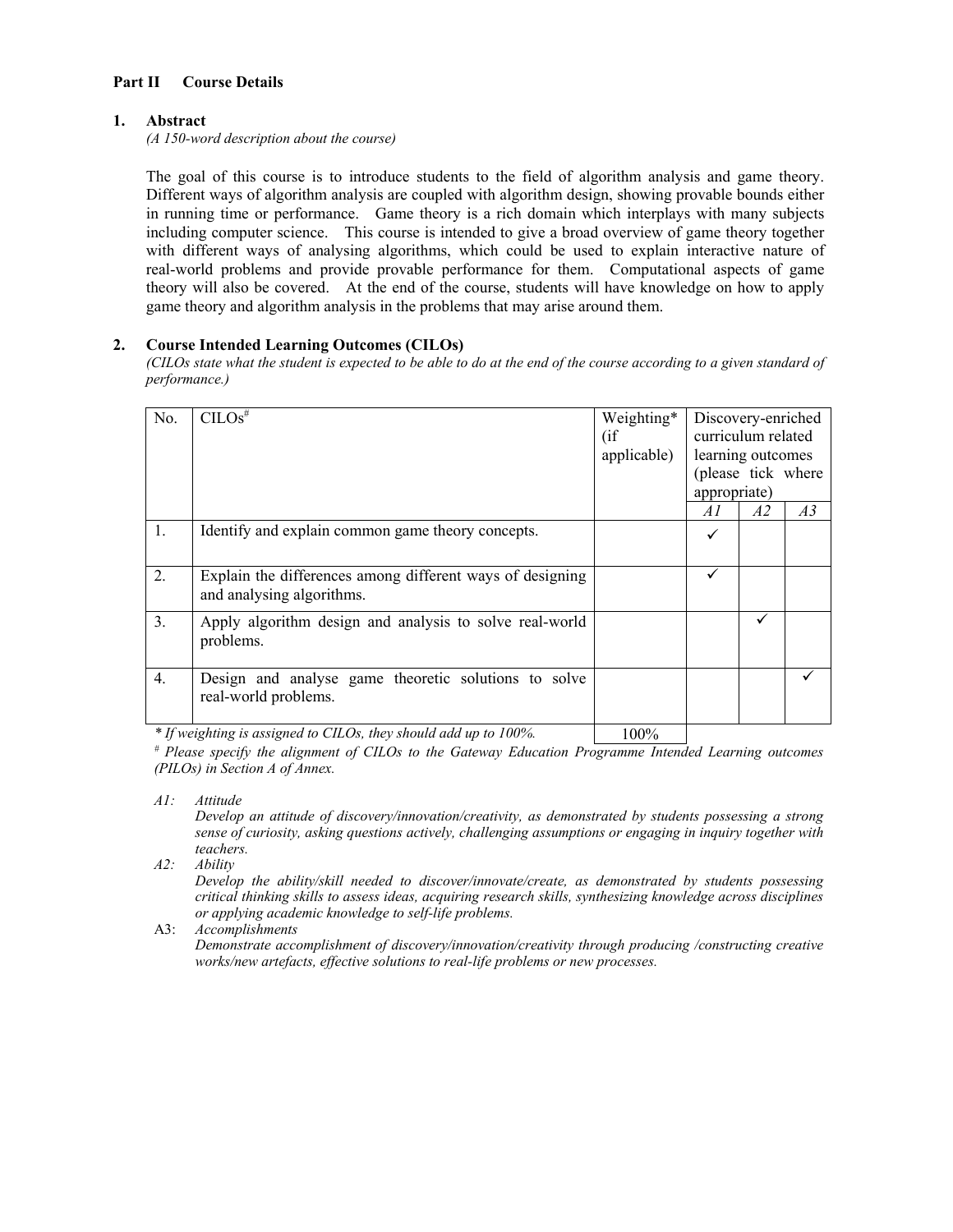## **3. Teaching and Learning Activities (TLAs)**

*(TLAs designed to facilitate students' achievement of the CILOs.)* 

# Teaching pattern:

Suggested lecture/tutorial/laboratory mix: 2 hrs. lecture/seminar; 1 hr. tutorial.

| <b>TLA</b>       | <b>Brief Description</b>                                                                                                                                                                                                                                                                                                               | CILO No.     |   |   |                | Hours/week<br>(i f)<br>applicable) |  |
|------------------|----------------------------------------------------------------------------------------------------------------------------------------------------------------------------------------------------------------------------------------------------------------------------------------------------------------------------------------|--------------|---|---|----------------|------------------------------------|--|
|                  |                                                                                                                                                                                                                                                                                                                                        |              | 2 | 3 | $\overline{4}$ |                                    |  |
| Lecture          | The lectures will present the general framework of<br>algorithm design together with different ways of<br>analysis, and different game theory concepts that<br>may be used to solve real-world problems.<br>The<br>algorithms will be illustrated with both toy and<br>real-world examples to motivate the students'<br>understanding. |              |   |   | ✓              | 2 hours                            |  |
| Tutorial         | In each week's tutorial session, students will use<br>algorithms or game theory concepts on small<br>examples to gain better understanding of the lecture<br>material.                                                                                                                                                                 | $\checkmark$ | ✓ |   |                | 1 hour                             |  |
| Assignments      | Students will apply algorithm analysis to various<br>problems and students can then observe the<br>effectiveness of the algorithms, and evaluate the<br>differences among various algorithms. Game theory<br>concepts will be used in the assignment to address<br>various issues.                                                     |              |   | ✓ | ✓              | 3<br>1<br>every<br>weeks           |  |
| Mid-term<br>Exam | Midterm examination which covers techniques of<br>analysing algorithms and solution concepts in some<br>basic form of games.                                                                                                                                                                                                           | $\checkmark$ |   | ✓ | ✓              |                                    |  |

#### **4. Assessment Tasks/Activities (ATs)**

*(ATs are designed to assess how well the students achieve the CILOs.)* 

| Assessment Tasks/Activities                                           | CILO No. |  |  |      | Weighting* | Remarks |
|-----------------------------------------------------------------------|----------|--|--|------|------------|---------|
|                                                                       |          |  |  | 4    |            |         |
| Continuous Assessment: 40%                                            |          |  |  |      |            |         |
| In-class exercises                                                    |          |  |  |      | 10%        |         |
| Assignments                                                           |          |  |  |      | 15%        |         |
| Mid-term Exam                                                         |          |  |  |      | 15%        |         |
| Examination <sup><math>\hat{ }</math></sup> : 60% (duration: 2 hours) |          |  |  |      | 60%        |         |
| * The weightings should add up to 100%.                               |          |  |  | 100% |            |         |

^ For a student to pass the course, at least 30% of the maximum mark for examination must be obtained.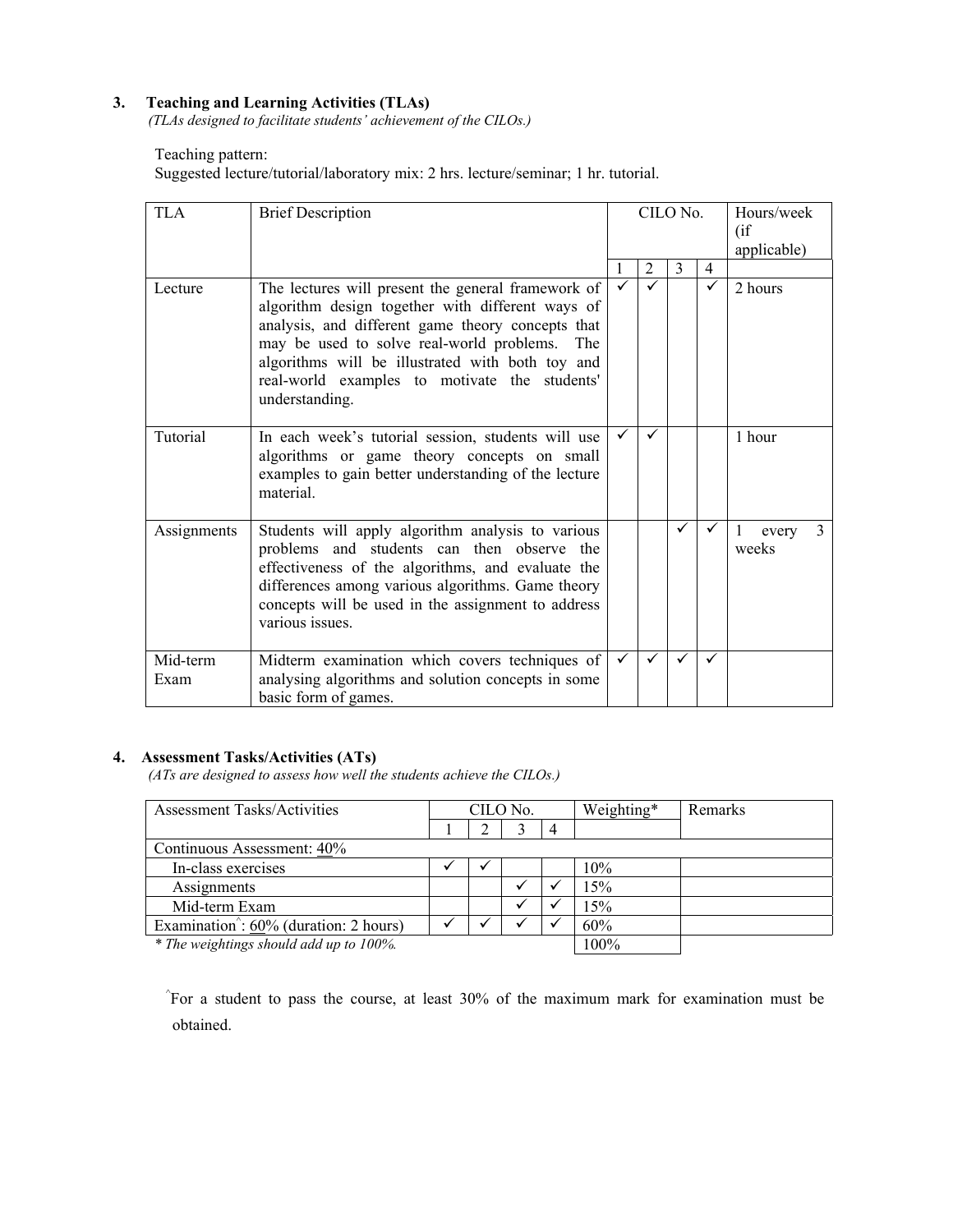#### **5. Assessment Rubrics**

*(Grading of student achievements is based on student performance in assessment tasks/activities with the following rubrics.)* 

| <b>Assessment Task</b> | Criterion                                                                                                                                                                                                                                    | Excellent<br>$(A+, A, A-)$ | Good<br>$(B+, B, B-)$ | Fair<br>$(C+, C, C-)$ | Marginal<br>(D) | Failure<br>(F)                          |
|------------------------|----------------------------------------------------------------------------------------------------------------------------------------------------------------------------------------------------------------------------------------------|----------------------------|-----------------------|-----------------------|-----------------|-----------------------------------------|
| 1. In-class exercises  | CAPACITY for LEARNING about<br>1.1<br>algorithm analysis and game<br>theoretic topics.                                                                                                                                                       | High                       | Significant           | Moderate              | Basic           | Not even<br>reaching<br>marginal levels |
| 2. Assignments         | ABILITY to IMPLEMENT<br>2.1<br>and<br>APPLY algorithm analysis<br>and<br>game theoretic solutions to small<br>problems and INTERPRET the<br>results<br>ABILITY to COMPARE different<br>2.2<br>ways of algorithm analysis.                    | High                       | Significant           | Moderate              | Basic           | Not even<br>reaching<br>marginal levels |
| 3. Mid-term Exam       | ABILITY to EXPLAIN different<br>3.1<br>algorithms<br>theoretic<br>and game<br>solutions.<br><b>ABILITY</b><br>EVALUATE,<br>3.2<br>to<br>COMPARE,<br><b>CONTRAST</b><br>and<br>different algorithms<br>and game<br>theoretic solutions.       | High                       | Significant           | Moderate              | Basic           | Not even<br>reaching<br>marginal levels |
| 4. Examination         | ABILITY to EXPLAIN<br>different<br>4.1<br>algorithms<br>theoretic<br>and<br>game<br>solutions.<br><b>ABILITY</b><br>EVALUATE,<br>4.2<br>to<br><b>CONTRAST</b><br>COMPARE,<br>and<br>different algorithms<br>and game<br>theoretic solutions. | High                       | Significant           | Moderate              | Basic           | Not even<br>reaching<br>marginal levels |